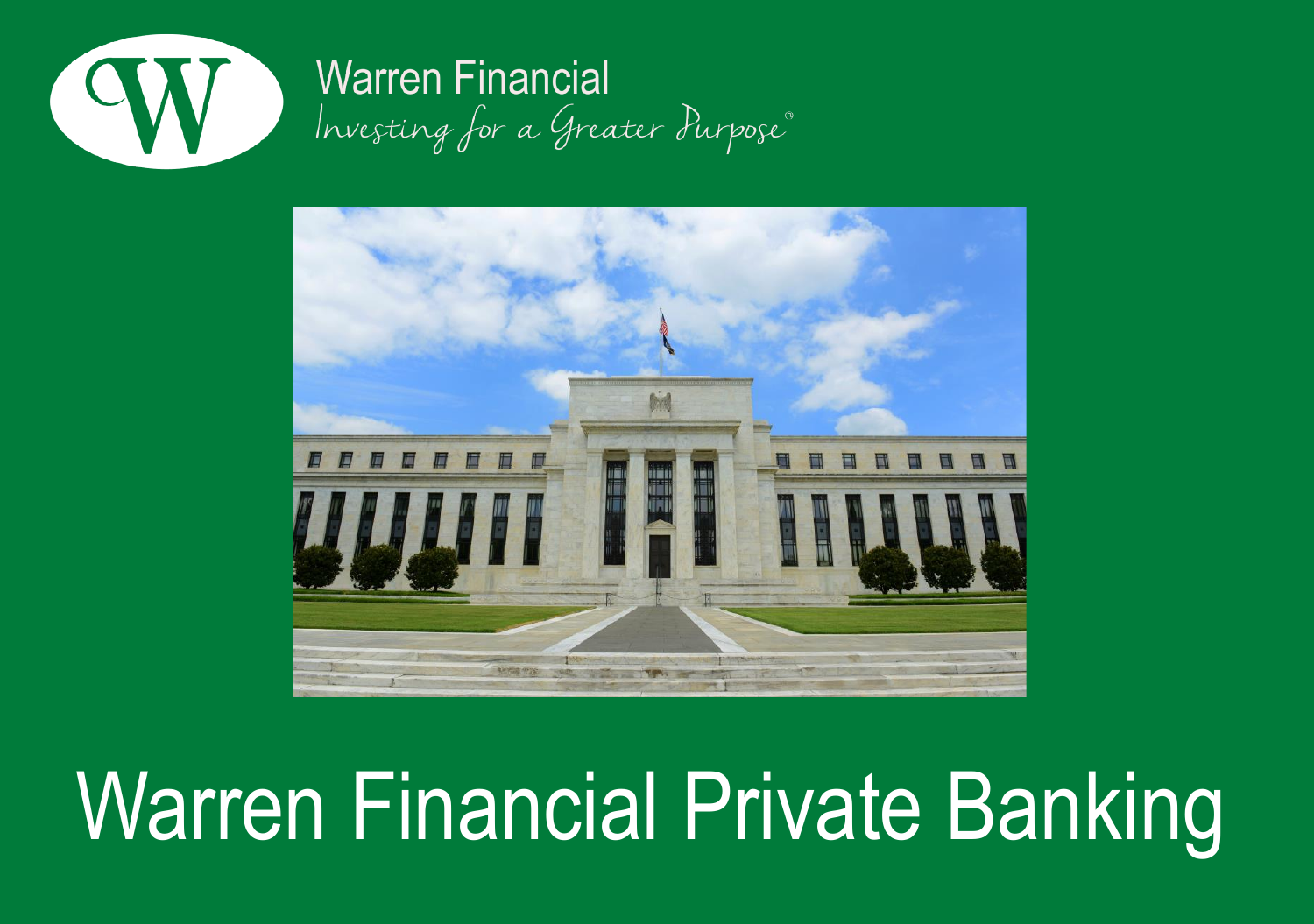

At Warren Financial, we find truth in the idea that you can achieve your financial goals when you have a Greater Purpose in mind, going beyond just financial security. Our mission is clear: to assist our clients in achieving their financial objectives so that they can achieve their Greater Purpose. Our commitment in this process is to place fiduciary responsibility above all else.

Warren Private Banking can help you achieve your objectives, both business and personal.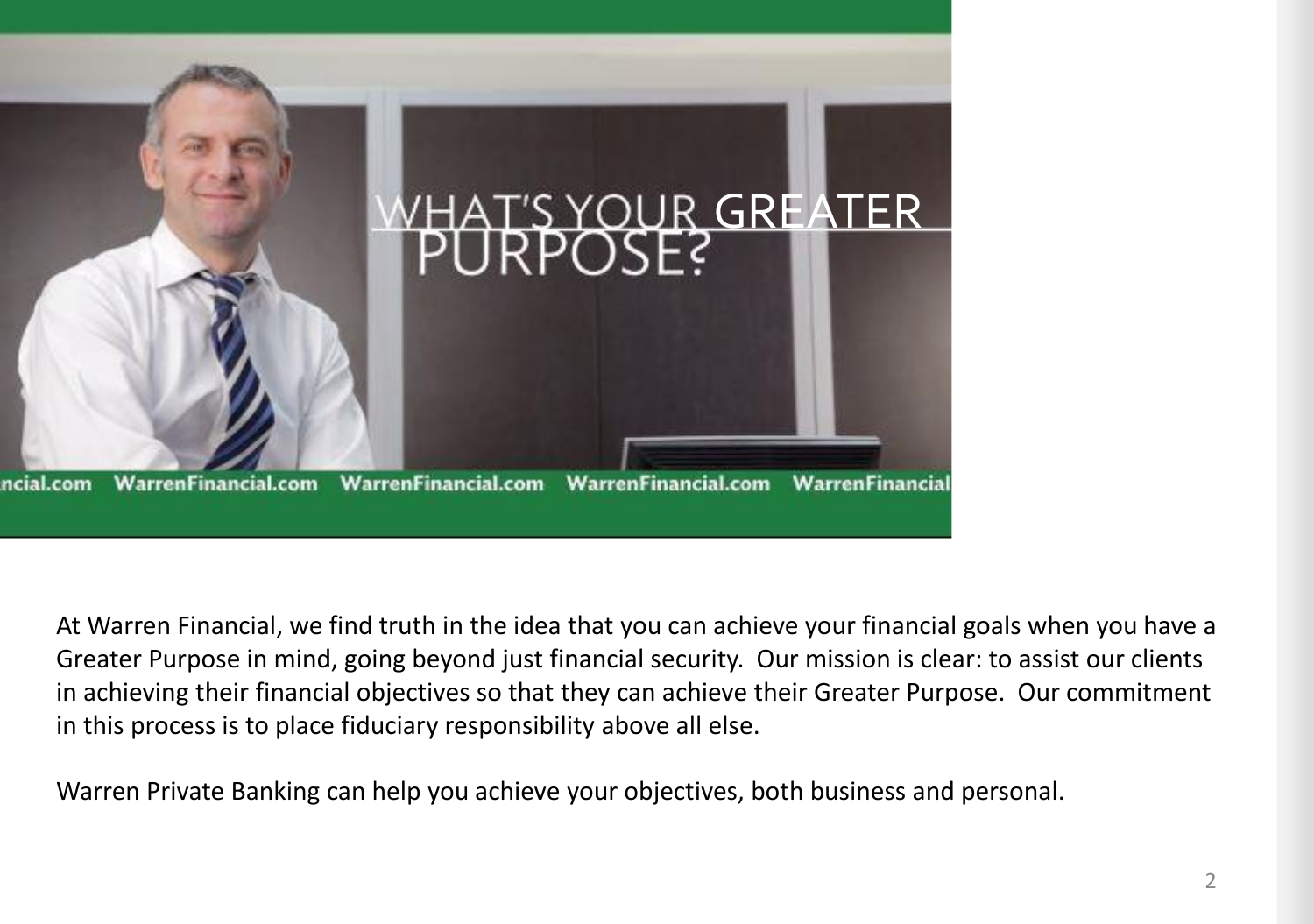|  |                                     | 1) | <b>High Touch, Personal Service:</b> |    | everyone likes the idea of a       |
|--|-------------------------------------|----|--------------------------------------|----|------------------------------------|
|  | <b>High Touch, Personal Service</b> |    | Private Banking is all about high    |    | "team" approach, when you need     |
|  |                                     |    | touch and personal service.          |    | an answer, you certainly don't     |
|  |                                     |    | That's why we focus our attention    |    | want some automated web-bot.       |
|  |                                     |    | on you via your own personal         |    |                                    |
|  |                                     |    | relationship manager.                | 3) | Regular "on-track" meetings:       |
|  | <b>Immediate Support</b>            |    |                                      |    | Your plans. Your goals. We like to |
|  |                                     | 2) | Immediate Support: Warren            |    | meet regularly with our clients to |
|  |                                     |    | Financial provides nearly instant    |    | be sure everyone is on the same    |
|  |                                     |    | communications with an               |    | page (every 3-6 months).           |
|  |                                     |    | experienced portfolio manager or     |    | Automate your appointment on a     |
|  | Regular "on-track" meetings         |    | relationship manager. Our high       |    | recurring basis, through your      |
|  |                                     |    | touch, high service approach         |    | relationship manager, or directly  |
|  |                                     |    | demands nothing less.                |    | from the Warren Financial loyalty  |
|  |                                     |    | Our website CHAT feature             |    | iPhone app.                        |
|  |                                     |    | connects you instantly. Although     |    |                                    |
|  |                                     |    |                                      |    |                                    |

Service isn't about platitudes, it's about attitudes.







Service requires

- 1. Attention to detail
- 2. Commitment to achieve the goal
- 3. Dedication to the customer

What do the best service companies have in common?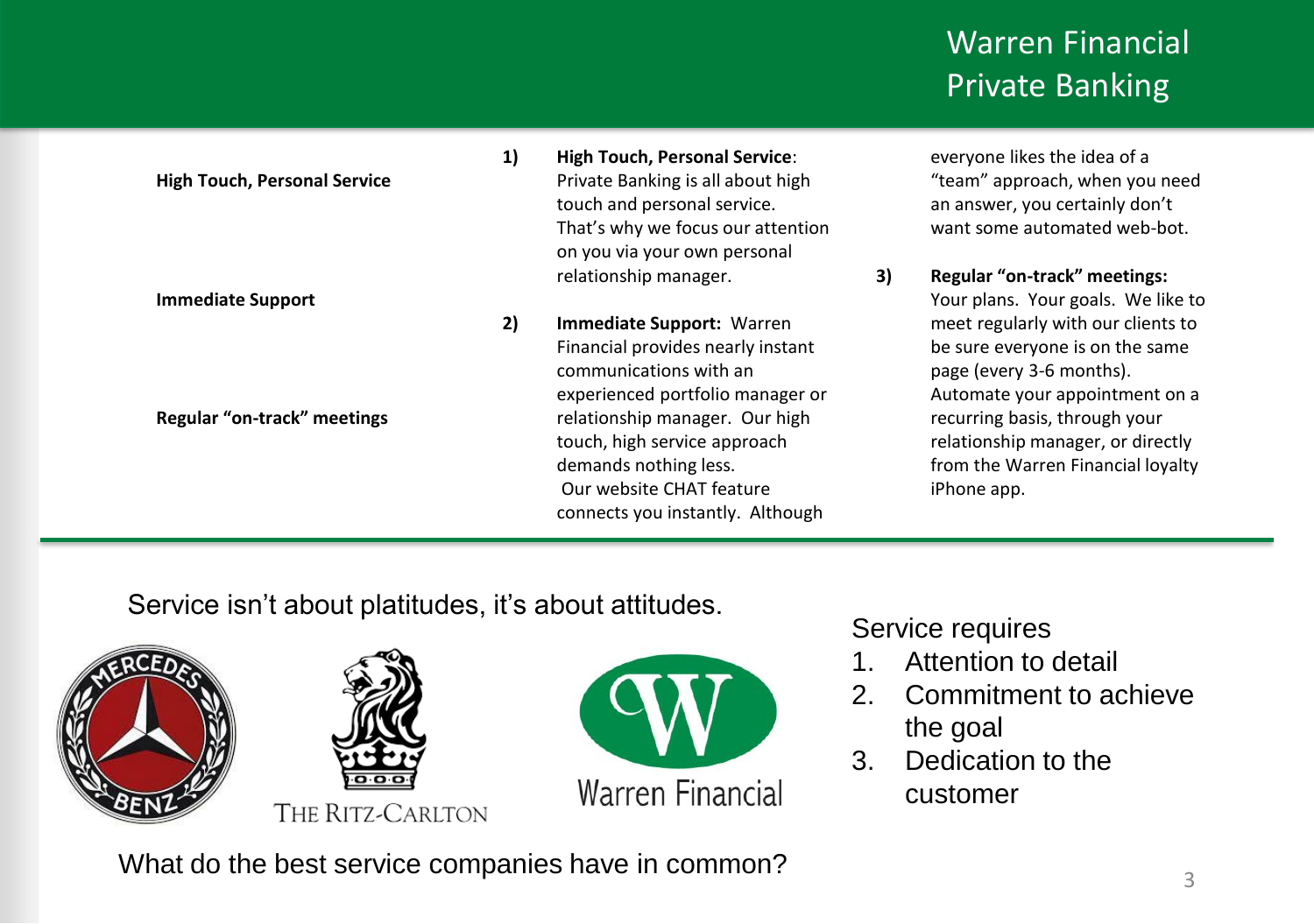To learn more about Warren Financial, please visit www.WarrenFinancial.com



Why Warren Private Banking:

- **1. Service.** High touch, high service. Warren Financial is not a bank. Warren Financial is a registered investment advisory firm that is dedicated to helping our clients achieve their objectives. It's all about "service". It requires attention to detail, dedication, and experience to meet your goals. Our commitment and resources are dedicated to help meet the needs of sophisticated investors.
- **2. Seamless Experience.** You are already comfortable working with your Warren relationship manager, as well as accessing all the other resources available, such as economic data, conviction buy lists, private equity, customized portfolios, etc. Using Warren Financial Private Banking services simply means that your current relationship manager will be your quarterback, ensuring that your banking needs are taken care of by one of our private banks (we work with 4 private banks). "Seamless" means that we don't hand you off. However, we do pull-in the right resources to handle your lending needs at just the right time.
- **3. Technology that has a Purpose.** Tech and digital platforms should provide value or else they just waste your time.
	- a) Obviously 24x7 portfolio access.
	- b) Our exclusive iPhone Warren Financial Loyalty app where clients can check their plan status, keep up with important bulletins from Warren Financial, maintain our Forbes articles, CNBC clips, and other social media contributions. But also earn loyalty points on the way to meeting your goals, then redeem those points for discounts and other rewards.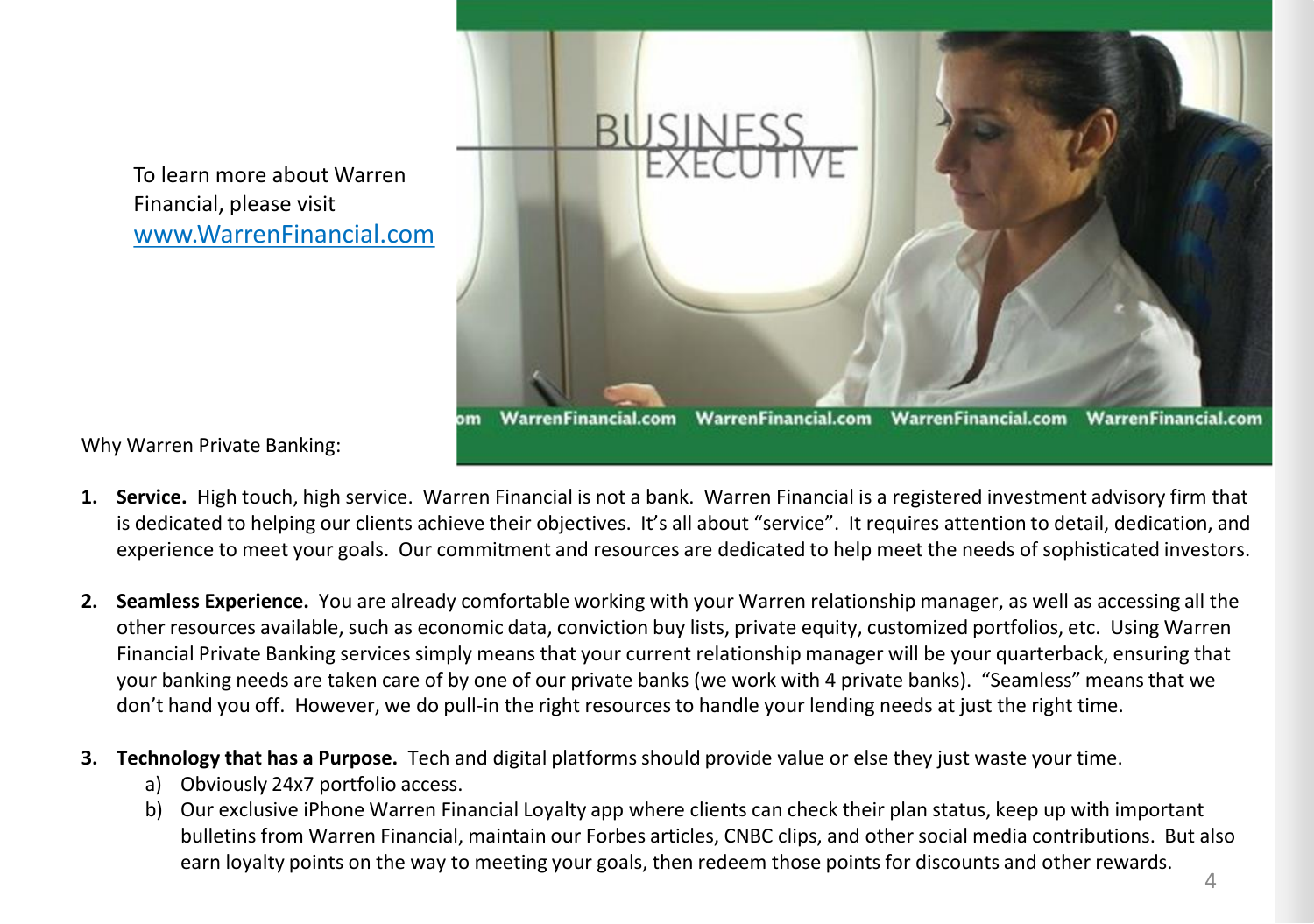Don't leave RATES up in the air…

- Better rates
- Tax efficiency
- Simplified, streamlined loan acquisition process (we do the work for you)
- $\checkmark$  Easily roll over your account from big box vendors such as Morgan or Merrill to Warren – we will rework your loan, paying off the old and getting you a great rate as a replacement loan.
- $\checkmark$  Coordination and initiation. You can setup a standing loan ready to go before you need it, so that later when you want it, it will be readily available.
- Personalization. It stands to reason that a personalized, customized service can't simply be procured by figuring out which pigeon hole you fit into.
- Loan using your joint or individual account portfolio as collateral (IRA accounts are not eligible by IRS rule). Use the money for whatever you want: to remodel the kitchen, buy a car, bridge loan, etc.
- Loan using the cash value in your insurance policies as collateral. Use the money for whatever you want: to remodel the kitchen, buy a car, bridge loan, etc.
- 5  $\checkmark$  Other types of loans also available, loans using as collateral a boat, plane, beach house, or other asset are also available, but may be at slightly higher rates compared to using your investments as collateral.





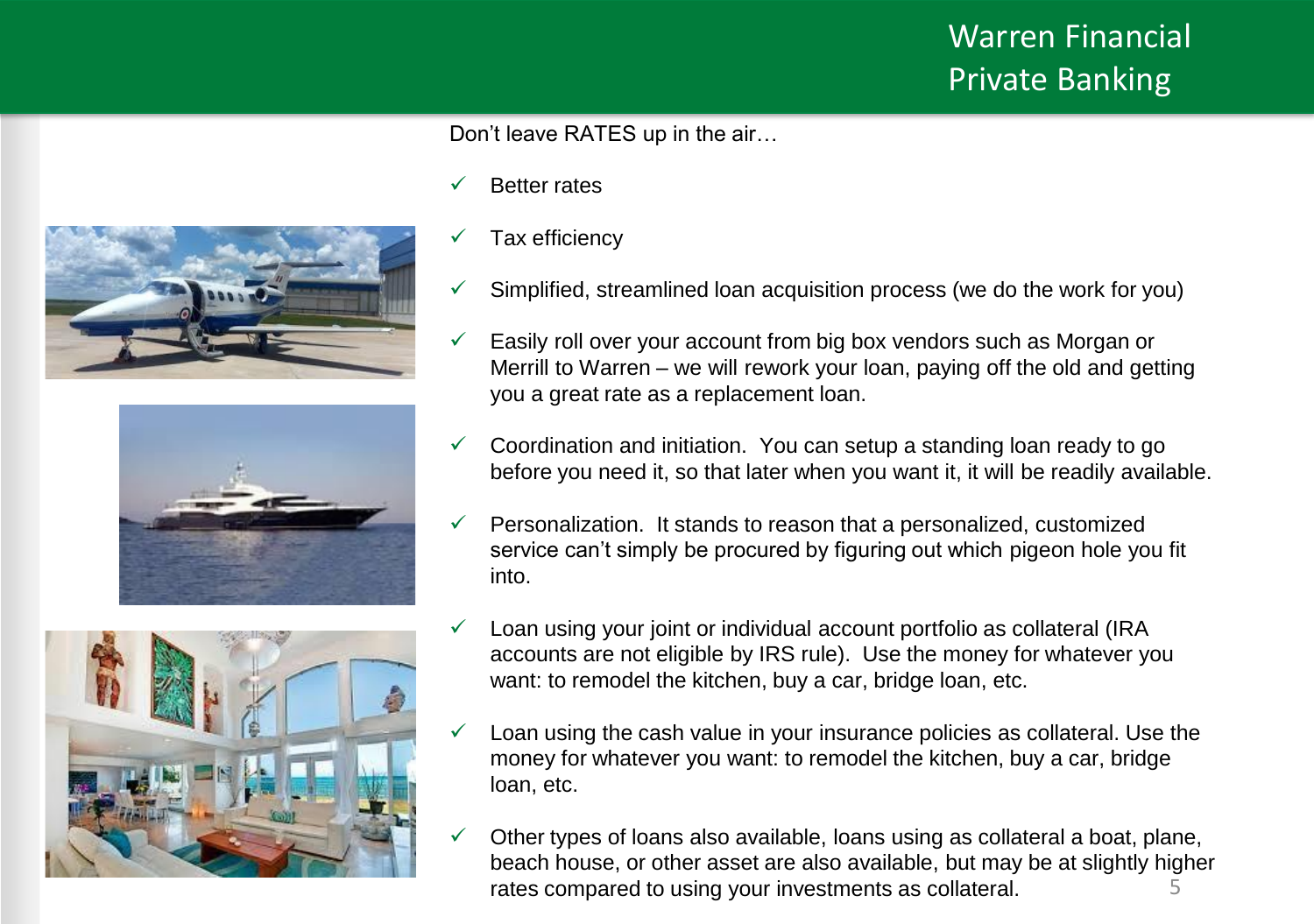As a client of the Warren Financial Private Bank, you have access to Cash Management solutions far beyond anything offered by the big box private bankers.

Warren Financial offers you a personalized Chief Financial Officer. Beyond just coordinating and organizing, your Warren Financial CFO will get your cash management affairs in order by paying your bills for you…. For a week, a month, or as long as it takes for you to regain control of your business or personal cash flows. This consulting service isn't free, nor is it included in your other Warren Financial services, but sometimes, it's just exactly what you need.

#### **Personal or Business CFO**

- Bill payment
- Bank & credit card statement reconciliation
- Organizing monthly financial statements
- Payroll strategy and organization
- **Budgeting**
- Tax planning and filing
- Trust accounting





**Warren Financial** Investing for a Greater Purpose®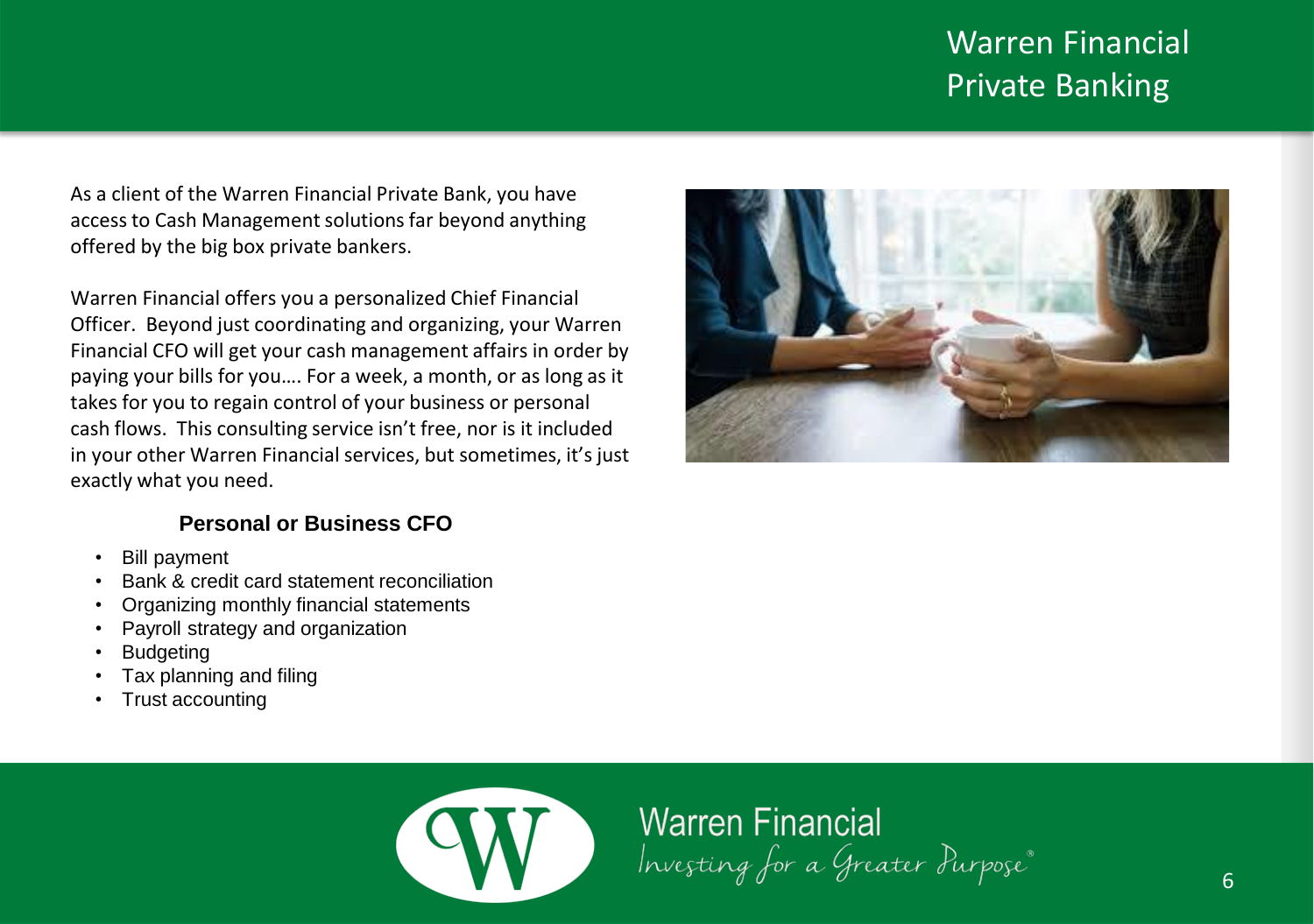Warren Private Banking provides that unique personal touch.

Don't bother shopping, gathering tax returns, filling out forms at your bank….. Let Warren Financial handle it all for you.



High Touch

Personal Service

Completely custom to your needs